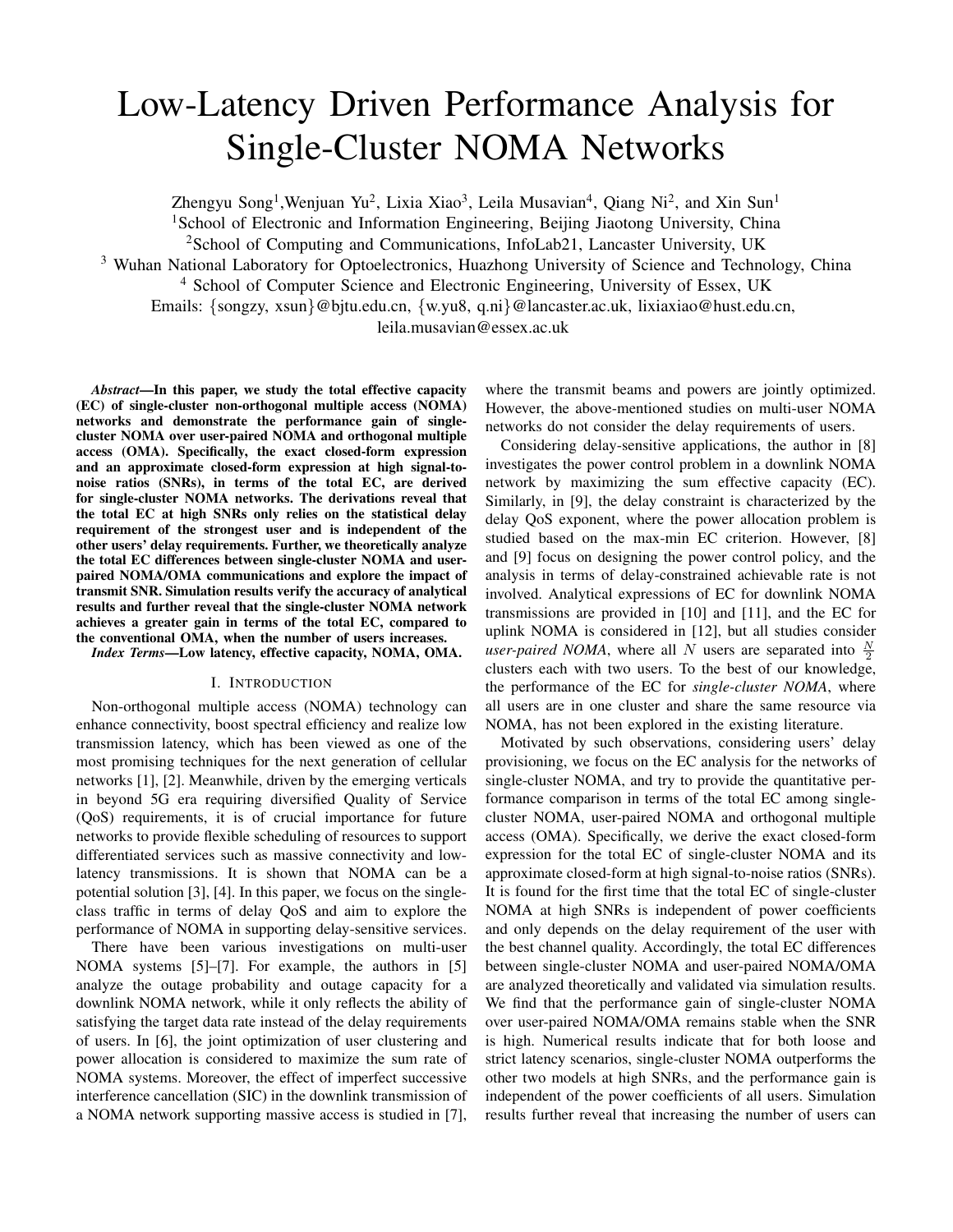improve the total EC of single-cluster NOMA.

#### II. SYSTEM MODEL

We consider the cellular downlink transmission with one base station  $(BS)$  and N single-antenna users. Suppose that wireless channels between the BS and users undergo block fading, which means that the channel gain in one fading-block is constant and independent with that in another fading-block. Let  $h_n$  represent the channel gain between the BS and the *n*-th user, and assume that  $|h_1|^2 \leq |h_2|^2 \leq \cdots \leq |h_N|^2$ . The length of each fading-block is denoted by  $T_f$ , and it is assumed that the frame size equals to  $T_f$ . Besides, let W represent the bandwidth. Fixed power allocation is considered, where each user is allocated a fixed fraction of total transmit power at the BS [5], [13]. In this paper, we focus on the single-cluster NOMA where all  $N$  users share the same radio resource such as time slots via NOMA. For comparison purposes, we also introduce the user-paired NOMA and OMA in the following.

In the network of single-cluster NOMA, with successive interference cancelation (SIC) technique, the transmission data rate of the *n*-th user can be expressed as

$$
R_n^{\mathbf{M}} = \begin{cases} \log_2\left(1 + \frac{p|h_n|^2 a_n}{p|h_n|^2 A_{n+1} + 1}\right), & n = 1, 2, \cdots, N - 1, \\ \log_2\left(1 + p|h_n|^2 a_n\right), & n = N, \end{cases}
$$
 (1)

where  $p$  denotes the transmit SNR,  $a_n$  denotes the power coefficient of the *n*-th user, and  $A_{n+1} = \sum_{l=n+1}^{N} a_l$ . Note that  $\sum_{n=1}^{N} a_n = 1$ .

In the network of user-paired NOMA, all  $N$  users are divided into  $N/2$  NOMA clusters [10], and each cluster occupies  $2/N$  of orthogonal resources. Time division multiple access (TDMA) is applied for the inter-cluster multiple access. Thus, the transmission data rates of two users in the k-th NOMA cluster,  $k = 1, 2, \cdots, N/2$ , are given by  $R_{u_k}^{\text{p}} = \frac{2}{N} \log_2 \left( 1 + \frac{p|h_{u_k}|^2 a_{u_k}}{p|h_{u_k}|^2 a_{u_k} + \cdots} \right)$  $\frac{p|h_{u_k}|^2 a_{u_k}}{p|h_{u_k}|^2 a_{v_k}+1}$  and  $R_{v_k}^{\mathbf{P}}$  =  $\frac{2}{N} \log_2 \left( 1 + p|h_{v_k}|^2 a_{v_k} \right)$ , respectively.

In the OMA network, time-division multiple access is considered, and each user occupies  $1/N$  of orthogonal resources. The transmission data rate of the  $n_{\tau}$ th user in the OMA network is expressed as  $R_n^0 = \frac{1}{N} \log_2 \left( 1 + p|h_n|^2 \right)$ .

## III. EFFECTIVE CAPACITY ANALYSIS

In this section, we first briefly introduce the theory of EC and analyze the total EC for single-cluster NOMA and compare it with user-paired NOMA and OMA. Assume that there exists a buffer (with an infinite buffer size) for the  $n$ -th user at the BS. Then, its delay violation probability can be estimated as

$$
P_{\text{delay}}^{\text{out}} = \Pr\{D_n(t) > D_{\text{max}}^n\} \approx \Pr\{Q(t) > 0\} e^{-\theta_n \mu D_{\text{max}}^n}, \tag{2}
$$

where  $D_n(t)$  is the delay experienced by a packet arriving at time t,  $D_{\text{max}}^n$  is the given delay bound in the unit of symbol duration,  $Q(t)$  indicates the number of packets in the queue at time t,  $Pr\{Q(t) > 0\}$  is the probability of a non-empty buffer, and  $\theta_n(\theta_n > 0)$  is the *n*-th user's delay QoS exponent representing the exponential decay rate. It was proved that the constant arrival rate has to be limited to the value of EC, so that a target delay violation probability limit can be met. Assume that the service process of wireless channel satisfies Gärtner-Ellis theorem. Then, the EC for the  $n$ -th user on a block-fading channel in the single-cluster NOMA network is defined as

$$
E_n^{\mathcal{C}_{\mathcal{M}}} = \begin{cases} \eta_n \ln \left( \mathbb{E} \left[ \left( 1 + \frac{p|h_n|^2 a_n}{p|h_n|^2 A_{n+1} + 1} \right)^{\lambda_n} \right] \right), n = 1, 2, \cdots, N - 1, \\ \eta_n \ln \left( \mathbb{E} \left[ \left( 1 + p|h_n|^2 a_n \right)^{\lambda_n} \right] \right), \quad n = N, \end{cases}
$$
\n(3)

where  $\eta_n = -\frac{1}{\theta_n T_f W}$ , and  $\lambda_n = -\frac{\theta_n T_f W}{\ln 2}$ , and the expectation  $\mathbb{E}[\cdot]$  is over  $h_n$ . Since  $h_n$  is the ordered channel gain, its probability density function (PDF) is given by [14]

$$
f_n(g_n) = \frac{\beta_n}{p} e^{-\frac{g_n(N-n+1)}{p}} \left(1 - e^{-\frac{g_n}{p}}\right)^{n-1},\tag{4}
$$

where  $g_n = p|h_n|^2$ , and  $\beta_n = \frac{1}{B(n,N-n+1)}$ . Here,  $B(\cdot, \cdot)$  is the beta function. Similarly, for the user-paired NOMA network, the ECs of users in the  $k$ -th cluster can be expressed as

$$
E_{u_k}^{\rm C_P} = \eta_{u_k} \ln \left( \mathbb{E} \left[ \left( \frac{p |h_{u_k}|^2 + 1}{p |h_{u_k}|^2 a_{v_k} + 1} \right)^{\frac{2 \lambda_{u_k}}{N}} \right] \right), \qquad (5a)
$$

$$
E_{v_k}^{\mathcal{C}_{\mathcal{P}}} = \eta_{v_k} \ln \left( \mathbb{E} \left[ \left( p|h_{v_k}|^2 a_{v_k} + 1 \right)^{\frac{2\lambda_{v_k}}{N}} \right] \right). \tag{5b}
$$

For the OMA network, the EC of the  $n$ -th user is given by

$$
E_n^{\text{Co}} = \eta_n \ln \left( \mathbb{E} \left[ \left( p|h_n|^2 + 1 \right)^{\frac{\lambda_n}{N}} \right] \right). \tag{6}
$$

# *A. Effective Capacity Closed-Forms for Single-Cluster NOMA*

*Theorem 1:* The exact closed-form expression of the total EC for single-cluster NOMA is calculated as  $\Phi_{\text{M}} = \sum_{n=1}^{N}$  $\sum_{n=1} E_n^{\text{C}_\text{M}},$ where  $E_n^{\text{C}_M}$ ,  $n = \{1, 2 \cdots N\}$ , is given in (7) on the top of next page. For brevity, the total EC is further approximated as  ${\Phi'}_{\rm M}=\sum^{N-1}$  $\sum_{n=1}^{N} \tilde{E}_{n}^{CM} + E_{N}^{CM}$ , where  $\tilde{E}_{n}^{CM}$  is given in (8). At high SNRs, the total EC approximates to

$$
\widetilde{\Phi}_{\mathbf{M}} = \eta_N \ln \left( \frac{\beta_N}{p} \sum_{i=0}^{N-1} {N-1 \choose i} (-1)^i \left( \frac{i+1}{p} \right)^{-\lambda_N - 1} \Gamma(\lambda_N + 1) \right). \tag{9}
$$

*Proof* : See Appendix A.

*Remark 1:* The accuracy of the above exact and approximate closed-form expressions will be validated in Section IV by comparing with Monte Carlo results. From (9), we can find that when the SNR is high, the approximate total EC of singlecluster NOMA, i.e.,  $\Phi_M$ , is independent of the power coefficients of all users and only relies on the delay QoS exponent of the  $N$ -th user, i.e., the statistical delay requirement of the user with the best channel condition. In other words, when the transmit SNR is high, the other users' delay requirements, i.e.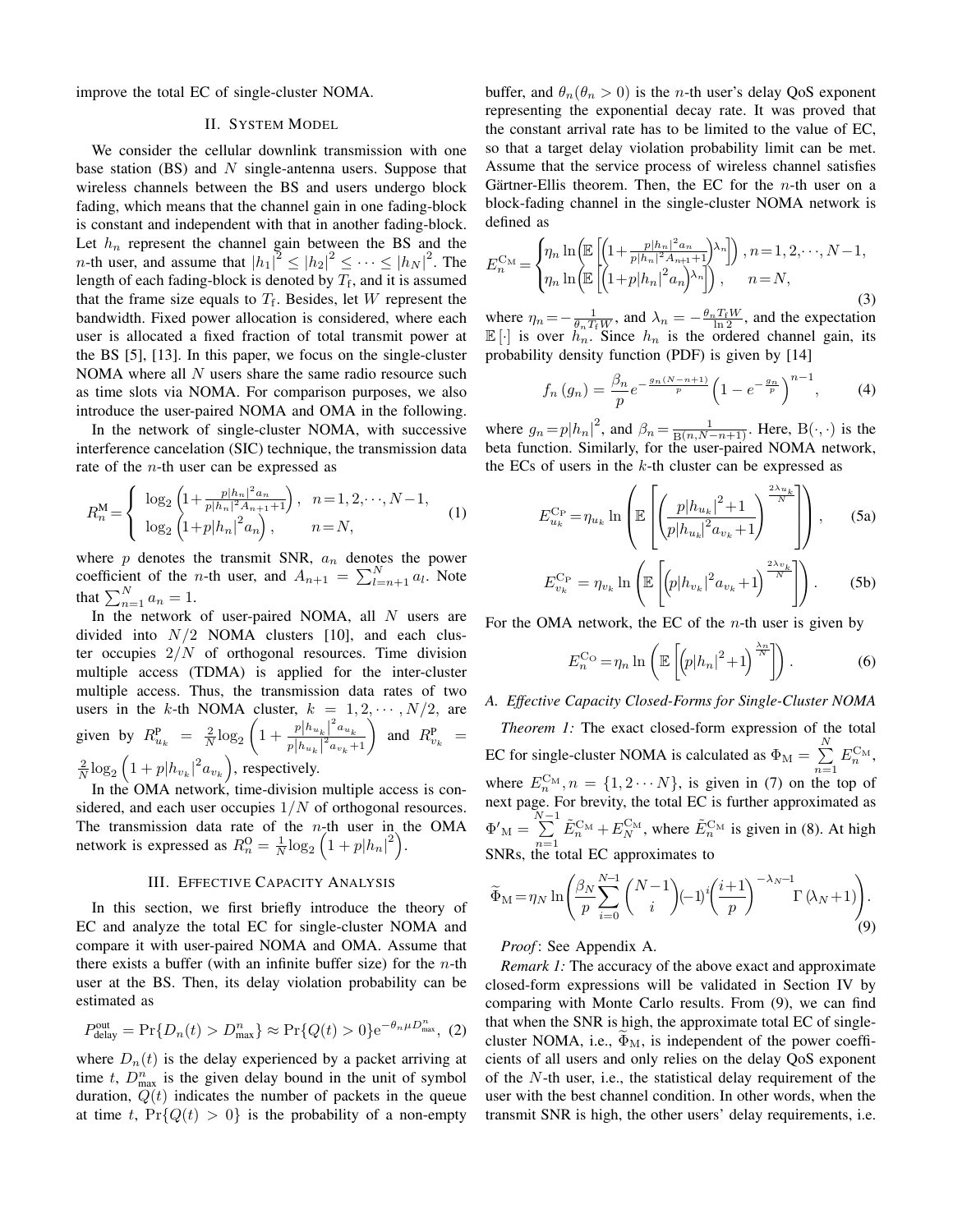$$
E_{n}^{\text{CM}} = \eta_{n} \ln \left( \frac{\beta_{n}}{p} \left( \frac{A_{n}}{A_{n+1}} \right)^{\lambda_{n}} \left( \sum_{i=0}^{n-1} {n-1 \choose i} (-1)^{i} \left( \frac{1}{c_{n}} + \frac{\lambda_{n} a_{n} e^{\frac{c_{n}}{A_{n}}}}{A_{n} A_{n+1}} E_{i} \left( -\frac{c_{n}}{A_{n+1}} \right) \right) + \sum_{j=2}^{\infty} { \lambda_{n} \choose j} \left( \frac{a_{n}}{A_{n} A_{n+1}} \right)^{j} \frac{1}{(j-1)!}
$$
\n
$$
\times \sum_{i=0}^{n-1} {n-1 \choose i} (-1)^{i} (-c_{n})^{j-1} \left( \sum_{i=1}^{j-1} {l-1 \choose i} (-1)! \left( -\frac{c_{n}}{A_{n+1}} \right)^{-l} - e^{\frac{c_{n}}{A_{n+1}}} E_{i} \left( -\frac{c_{n}}{A_{n+1}} \right) \right) \right), \text{for } n = 1, 2, \cdots, N-1,
$$
\n
$$
E_{N}^{\text{CM}} = \eta_{N} \ln \left( \frac{\beta_{n}}{p a_{N}} \sum_{i=0}^{N-1} {N-1 \choose i} (-1)^{i} U \left( 1, \lambda_{N} + 2, \frac{i+1}{p a_{N}} \right) \right).
$$
\n
$$
\tilde{E}_{n}^{\text{CM}} \approx \eta_{n} \ln \left( \frac{\beta_{n}}{p} \left( \frac{A_{n}}{A_{n+1}} \right)^{\lambda_{n}} \left( \sum_{i=0}^{n-1} {n-1 \choose i} (-1)^{i} \left( \frac{1}{c_{n}} + \frac{\lambda_{n} a_{n}}{A_{n+1} A_{n}} e^{\frac{c_{n}}{A_{n}}} E_{i} \left( -\frac{c_{n}}{A_{n}} \right) \right) \right), \text{ for } n = 1, 2, \cdots, N-1,
$$
\n(8)

the *n*-th user  $(n \neq N)$ , have no impact on the total achievable delay-constrained rate.

### *B. Comparisons of the Total EC among Three Models*

Define  $\Delta_1 = \Phi_M - \Phi_P$  to represent the total EC difference between single-cluster NOMA and user-paired NOMA, where  $\Phi_{\rm P}$  is the total EC for the user-paired NOMA network derived in [10]. Similarly,  $\Delta_2 = \Phi_M - \Phi_O$  denotes the total EC difference between single-cluster NOMA and OMA networks, where  $\Phi_{\text{O}}$  is the total EC for the OMA network [10].

*Theorem 2:* Aiming to analyze the total EC differences among three system models, i.e.,  $\Delta_1$  and  $\Delta_2$ , we prove that (a) When  $p \to 0$ ,  $\Delta_1 \to 0$ ,  $\Delta_2 \to 0$ , and

$$
\lim_{p \to 0} \frac{\partial \Delta_1}{\partial p} = \sum_{n=1}^{N} \frac{a_n}{\ln 2} \mathbb{E} \left[ |h_n|^2 \right] - \frac{2}{N \ln 2} \sum_{k=1}^{N/2} \left( a_{u_k} \mathbb{E} \left[ |h_{u_k}|^2 \right] + a_{v_k} \mathbb{E} \left[ |h_{v_k}|^2 \right] \right),\tag{10a}
$$

$$
\lim_{p \to 0} \frac{\partial \Delta_2}{\partial p} = \sum_{n=1}^{N} \frac{\mathbb{E}[|h_n|^2]}{\ln 2} \left(a_n - \frac{1}{N}\right).
$$
 (10b)

(b) When  $p \to \infty$ ,  $\frac{\partial \Delta_1}{\partial p} \to 0$ ,  $\frac{\partial \Delta_2}{\partial p} \to 0$ , and

$$
\lim_{p \to \infty} \Delta_1 = \eta_N \ln \left( \mathbb{E} \left[ \left( |h_N|^2 \right)^{\lambda_N} \right] \right) \n- \sum_{k=1}^{N/2} \eta_{v_k} \ln \left( \mathbb{E} \left[ \left( |h_{v_k}|^2 \right)^{\frac{2\lambda_{v_k}}{N}} \right] \right),
$$
\n(11a)

$$
\lim_{p \to \infty} \Delta_2 = \eta_N \ln \left( \mathbb{E} \left[ (|h_N|^2)^{\lambda_N} \right] \right) - \sum_{n=1}^N \eta_n \ln \left( \mathbb{E} \left[ (|h_n|^2)^{\frac{\lambda_n}{N}} \right] \right).
$$
 (11b)

*Proof* : See Appendix B.

*Remark 2:* Theorem 2 indicates that, with the increase of the SNR p, the total EC differences  $\Delta_1$  and  $\Delta_2$  both start at the value of 0 (when  $p \rightarrow 0$ ), and finally remain stable (when  $p \rightarrow \infty$ ). When SNR is very high, (11a) implies that the performance gap between single-cluster NOMA and user-paired NOMA is not affected by the power coefficients of users. This gap only relies on the delay requirements and user pairing setting of user-paired NOMA. Similarly, the performance gap between single-cluster NOMA and OMA only depends on the delay requirements of all users, which



Fig. 1. The total EC for single-cluster NOMA *vs.* the SNR p.

is independent of the power coefficients of all users, as shown in (11b).

The conclusions of Theorem 2 will be further demonstrated numerically in the next section. In addition, for the considered power model in the simulation, it can be derived that  $\lim_{p\to 0} \frac{\partial \Delta_2}{\partial p} \leq 0$ , which means that  $\Delta_2$  is definitely negative when  $p$  is sufficiently small. In other words, OMA outperforms single-cluster NOMA at small SNRs. On the other hand, the closed-form of  $\lim_{p\to 0} \frac{\partial \Delta_1}{\partial p}$  is complicated, and its sign not only depends on the power allocation model but also on the user pairing scheme for user-paired NOMA. Also, it is worth noting (in the next section) that the values of  $\Delta_1$  and  $\Delta_2$  are positive at high SNRs for  $\theta \rightarrow 0$  and  $\theta = 3$ , with the consideration of the best and the worst user pairing schemes. This means that in this case, single-cluster NOMA outperforms user-paired NOMA at high SNRs.

## IV. SIMULATION RESULTS

In the simulations, it is assumed that there are 6 users, i.e.,  $N = 6$ , and all users have the same delay exponents, denoted by  $\theta$ . The unordered channel gains between the BS and users follow Rayleigh fading distribution with unit variance, which are then sorted to satisfy  $|h_1|^2 \leq |h_2|^2 \leq \cdots \leq |h_N|^2$ . For the single-cluster NOMA network, the power coefficient of user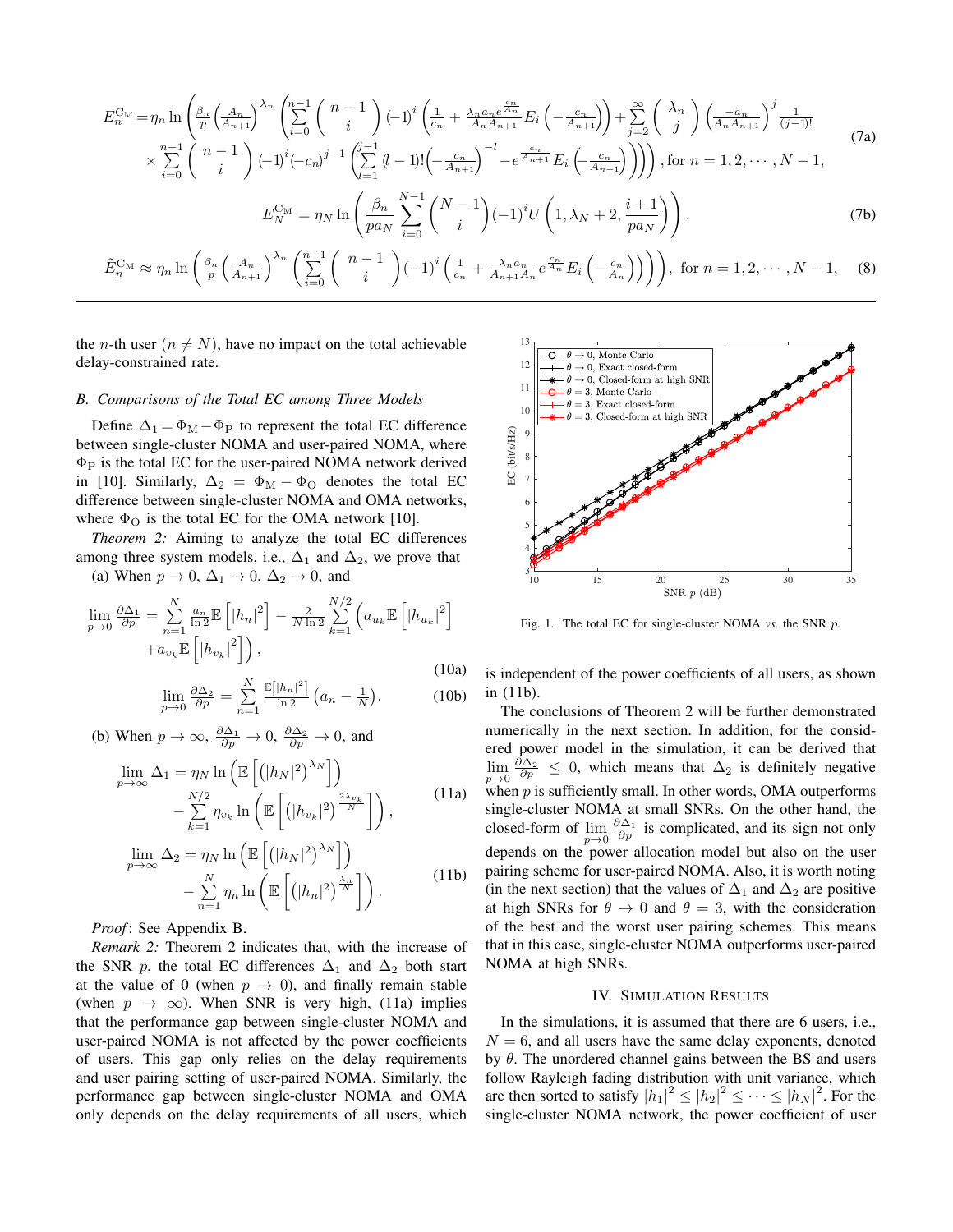

Fig. 2. The total EC difference *vs.* the SNR p.



Fig. 3. The total EC percentage difference  $\frac{\Delta_2}{\Phi_{\text{O}}}$  vs. the number of users N and the SNR p.

*n* is  $a_n = \frac{N-n+1}{C}$  [5], where *C* is the normalized coefficient to guarantee  $\sum_{n=1}^{N} a_n = 1$ . Without loss of generality, for the user-paired NOMA network, the power coefficients of two users in the k-th cluster are set to  $a_{\mu_k} = 0.8$  and  $a_{\nu_k} = 0.2$ , respectively, which follows the settings in [5], [13]. Besides, we assume  $B = 100$  KHz and  $T_f = 0.01$  ms.

We first verify the accuracy of the exact closed-form expression of the total EC for single-cluster NOMA and its approximate closed-form at high SNRs given in Theorem 1. In Fig. 1, the curves of  $\Phi_M$  and  $\Phi_M$  are plotted versus the SNR p for different  $\theta$ . It can be found from Fig. 1 that the derived exact closed-form  $\Phi_M$  is accurate, which matches with the Monte Carlo curve. Furthermore, when the SNR  $p$  is high, the approximate closed-form  $\Phi_M$  coincides with the exact values. Besides, as shown in Fig. 1, the total EC increases with the SNR p but decreases with the delay exponent  $\theta$ .

Then, to validate Theorem 2, the total EC differences  $\Delta_1$ and  $\Delta_2$  are plotted against the SNR p in Fig. 2. To provide a comprehensive comparison, we conduct exhaustive search to find the best and the worst user pairing schemes for the user-



Fig. 4. The total ECs with perfect and imperfect SIC *vs.* the number of users.

paired NOMA with the aim of maximizing the total EC. It has been found that the pairing scheme B =  $\{(1,6)(2,5)(3,4)\}\$ is the best choice which supports the maximum total EC, while  $A = \{(1, 2), (3, 4), (5, 6)\}$  is the worst choice which achieves the minimum total EC [10]. Therefore,  $\Delta_1^A = \Phi_M - \Phi_P^A$ /  $\Delta_1^B = \Phi_M - \Phi_P^B$  provides the largest or the smallest performance gap between single-cluster NOMA and userpaired NOMA. For the other pairing options, the absolute performance differences can only be within  $|\Delta_1^A|$  and  $|\Delta_1^B|$ .

As shown in Fig. 2, all curves begin at the value of 0 and finally remain stable at high SNRs, which confirms Theorem 2. Observing two curves of  $\Delta_1^B$ , we can find that singlecluster NOMA always achieves higher total EC than userpaired NOMA with the user pairing setting B, under the given simulation settings. In contrast,  $\Delta_1^{\text{A}}$  and  $\Delta_2$  first decrease under 0 and then turn to go up with the increase of the SNR p, which means that OMA and user-paired NOMA with the user pairing setting A outperform single-cluster NOMA when the SNR  $p$  is relatively small but fall behind single-cluster NOMA when  $p$  is larger than 3dB. Besides, with the variation of  $\theta$  from 0 to 3, since the total ECs of all the three networks become small, all the total EC differences decline.

The total EC percentage difference  $\frac{\Delta_2}{\Phi_{\text{O}}}$  is presented versus N and p in Fig. 3. It can be observed in Fig. 3, that  $\frac{\Delta_2}{\Phi_0}$  reaches its peak when the SNR  $p$  is about 15 dB. As shown in Fig. 3, for a given SNR, when the number of users increases, the total EC percentage difference first goes up, and then remains stable, which indicates that increasing the number of clustered users can improve the total EC, but this improvement will vanish when the number of users is large enough.

Finally, the total ECs with perfect and imperfect SIC versus the number of users N are demonstrated in Fig. 4, where  $\mu$  is the linear coefficient of imperfect SIC and  $\mu = 0$  represents the perfect SIC [7]. As shown in this figure, the ECs of NOMA and OMA all grow with the increase of  $N$ , while for the same N, the ECs of single-cluster and user-paired NOMA decline with the increase of  $\mu$  since larger  $\mu$  results in more residual interference for SIC. Moreover, regardless of  $\mu$ , single-cluster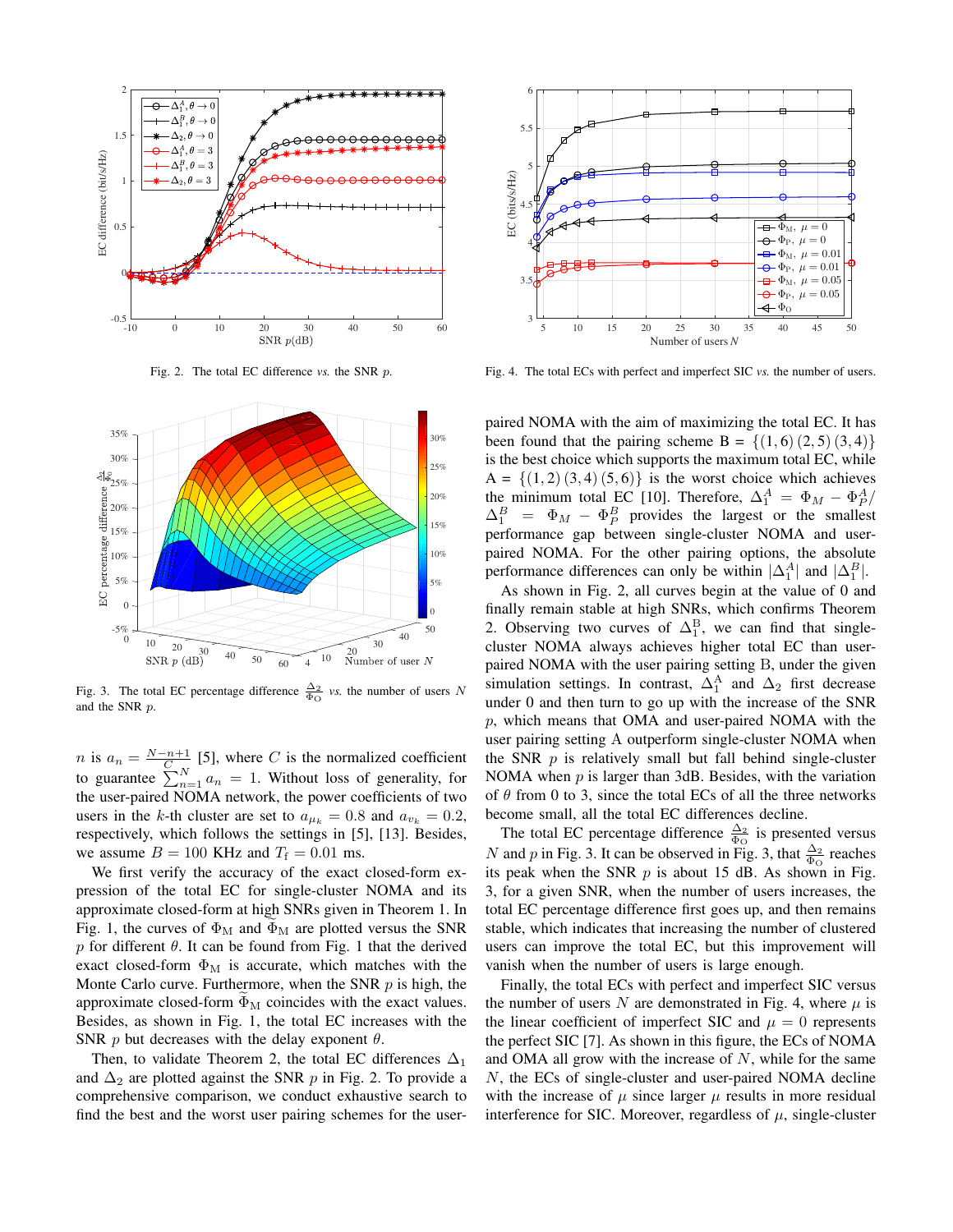NOMA always outperforms user-paired NOMA. It is also observed that when  $\mu$  is smaller, e.g.,  $\mu = 0.01$ , the ECs of single-cluster and user-paired NOMA are both larger than that of OMA. Contrarily, when  $\mu = 0.05$ , the ECs of NOMA are less than that of OMA. This is because when performing SIC, more residual interference significantly decreases the ECs of NOMA, while OMA is free from the impact of imperfect SIC.

## V. CONCLUSION

In this paper, we derived the closed-form expressions of total EC for single-cluster NOMA and analyzed the total EC differences among single-cluster NOMA, user-paired NOMA and OMA. Simulation results verified the accuracy of derived closed-forms and showed that single-cluster NOMA outperforms user-paired NOMA and OMA in terms of the total EC when the SNR is larger than 3dB. Further, it was found that when the number of users increases, single-cluster NOMA achieves greater gain on the total EC, compared to OMA.

#### ACKNOWLEDGMENT

This work was supported in part by the National Natural Science Foundation of China under Grant 61901027, Grant 62001179, in part by the Fundamental Research Funds for the Central Universities under Grant 2020kfyXJJS111, in part by the European Union Horizon 2020, RISE 2018 scheme (H2020-MSCA-RISE-2018) under the Marie Skłodowska-Curie grant agreement No. 823903 (RECENT), and in part by the UK EPSRC under grant number EP/K011693/1 and the EU FP7 CROWN project under grant number PIRSES-GA-2013-610524.

## APPENDIX A

*Proof of Theorem 1*: With the PDF given in (4), the EC of the *n*-th user,  $n = 1, 2, \cdots, N - 1$  can be re-expressed as

$$
E_n^{\text{CM}} = \eta_n \ln \left( \frac{\beta_n A_n^{\lambda_n}}{p A_{n+1}^{\lambda_n}} \int_0^\infty \left( 1 + \frac{a_n / A_{n+1}}{g_n A_n + 1} \right)^{-\lambda_n} \times e^{-\frac{g_n (N - n + 1)}{p}} \left( 1 - e^{-\frac{g_n}{p}} \right)^{n-1} dg_n \right). \tag{12}
$$

Then, since  $\Big|$  $a_n/A_n$  $\frac{a_n/A_n}{g_nA_{n+1}+1}\Big|_n = \Big|$  $a_n/A_{n+1}$ Then, since  $\left|\frac{a_n/A_n}{g_nA_{n+1}+1}\right| = \left|\frac{a_n/A_{n+1}}{g_nA_n+1+a_n/A_{n+1}}\right| \leq 1$ , the generalized binomial theorem can be applied, which gives

$$
\left(1 + \frac{a_n/A_{n+1}}{g_n A_n + 1}\right)^{-\lambda_n} = \left(1 - \frac{a_n/A_n}{g_n A_{n+1} + 1}\right)^{\lambda_n} \n= \sum_{j=0}^{\infty} \binom{\lambda_n}{j} \left(\frac{-a_n/A_n}{g_n A_{n+1} + 1}\right)^j
$$
\n(13)

We note that the expansion of binomial  $(1+x)^a$  is given by  $(1+x)^a = \sum^{\infty}$  $n=0$  $\binom{a}{n}x^n$ , which holds for a being any real number, i.e.,  $a \in \mathbb{R}$ , and  $|x| < 1$ . Here,  $\binom{a}{n}$  is the binomial coefficient, defined as [15]

$$
\binom{a}{n} = \begin{cases} \frac{a(a-1)\dots(a-n+1)}{n!} & \text{if } n \ge 1, \\ 1 & \text{if } n = 0. \end{cases}
$$
 (14)

Then, from the binomial expansion

$$
\left(1 - e^{-\frac{g_n}{p}}\right)^{n-1} = \sum_{i=0}^{n-1} {n-1 \choose i} (-1)^i e^{-\frac{ig_n}{p}},\qquad(15)
$$

and by defining  $c_n = \frac{N-n+1+i}{p}$ , (12) can be approximated as

$$
E_n^{\text{C}_M} = \eta_n \ln \left( \frac{\beta_n A_n^{\lambda_n}}{p A_{n+1}^{\lambda_n}} \sum_{i=0}^{n-1} {n-1 \choose i} (-1)^i \left( \int_0^{\infty} e^{-c_n g_n} dg_n - \frac{\lambda_n a_n}{A_n} \int_0^{\infty} \frac{e^{-c_n g_n}}{g_n A_{n+1} + 1} dg_n + \int_0^{\infty} \sum_{j=2}^{\infty} { \lambda_n \choose j} \left( \frac{-a_n/A_n}{g_n A_{n+1} + 1} \right)^j \times e^{-c_n g_n} dg_n \right) \right)
$$
\n
$$
(16)
$$

Finally, by applying (3.352.4) in [16],

$$
\int_0^\infty \frac{e^{-ax}}{(x+b)^m} dx = \frac{\sum_{i=1}^{m-1} (i-1)! (-a)^{m-i-1} b^{-i} (-a)^{m-1} e^{ab} E_i(-ab)}{(m-1)!}, \quad (17)
$$

$$
|\arg b| < \pi, \text{Re } a > 0,
$$

(7a) is obtained. To further truncate the infinite series in (7a), the approximation

$$
\left(1 + \frac{a_n/A_{n+1}}{g_n A_n + 1}\right)^{-\lambda_n} = \left(1 - \frac{a_n/A_n}{g_n A_{n+1} + 1}\right)^{\lambda_n} \approx 1 - \frac{\lambda_n a_n/A_n}{g_n A_{n+1} + 1},\tag{18}
$$

can be employed on (12), and (8) is derived by following the above steps.

For the N-th user, its EC can be re-expressed as

$$
E_N^{\text{C}_M} = \eta_N \ln \left( \frac{\beta_N}{p} \sum_{i=0}^{N-1} {N-i \choose i} (-1)^i \int_0^\infty (1 + g_N a_N)^{\lambda_N} \times e^{-\frac{g_N(i+1)}{p}} dg_N \right),
$$
\n(19)

by replacing  $\left(1 - e^{-\frac{g_N}{p}}\right)^{N-1}$  with its binomial expansion. Then, by applying the confluent hypergeometric function,

$$
U(a, b, c) = \frac{1}{\Gamma(a)} \int_0^\infty e^{-ct} t^{a-1} (1+t)^{b-a-1} dt,
$$
  
for Re  $a, \text{Re } c > 0,$  (20)

(7b) can be finally obtained.

When the SNR is high, the EC for the first  $N - 1$  users, i.e.,  $n = 1, 2, \dots, N - 1$ , can be approximated as

$$
\widetilde{E}_n^{\mathcal{C}_{\mathcal{M}}} = \lim_{p \to \infty} \eta_n \ln \left( \left( 1 + \frac{a_n}{A_{n+1}} \right)^{\lambda_n} \right) = \log_2 \left( 1 + \frac{a_n}{A_{n+1}} \right),\tag{21}
$$

and the EC for the strongest user at high SNRs becomes

$$
\widetilde{E}_N^{\rm CM} = \lim_{p \to \infty} \eta_N \ln \left( \mathbb{E} \left[ \left( p a_N |h_N|^2 \right)^{\lambda_N} \right] \right), \qquad (22)
$$